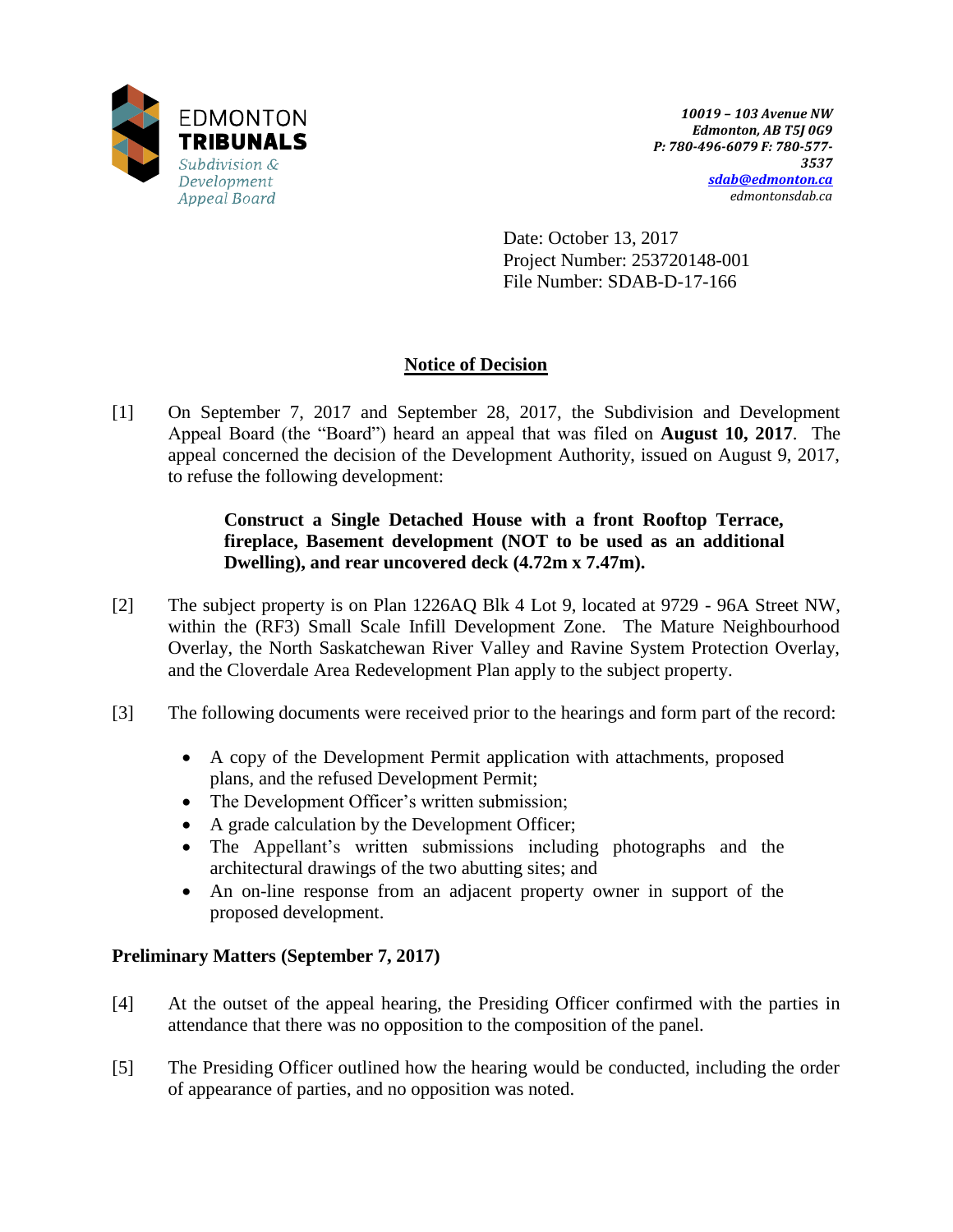[6] The appeal was filed on time, in accordance with section 686 of the *Municipal Government Act*, RSA 2000, c M-26.

#### **Summary of September 7, 2017 Hearing**

- *i) Position of the Appellant, Mr. J. Rodas, speaking on behalf of Platinum Living Homes*
- [7] Mr. Rodas has built infill developments in the past and follows the development guidelines for each neighbourhood.
- [8] The proposed development will have the appearance of a two-storey development from the street level.
- [9] He referred to an elevation drawing of what the proposed development will look like when it is complete. The proposed development will not look any higher than the house south of the subject site.
- [10] He made attempts but was unable to keep the development under the 8.9-metre maximum height requirement.
- [11] He stated that the lot is not flat and the grade slopes from the back to the front.
- [12] He spoke to neighbouring property owners and received 20 responses in support of the proposed development. He attempted to contact the property owners to the north but they do not live there and he was unable to reach them. He does not have written support from the immediate neighbour to the south but received verbal support from them.
- [13] The neighbour to the south has a 2.5-storey development and in his opinion, the proposed development will enhance the neighbourhood.
- [14] He referred to photographs of the neighbourhood to show the height of the other houses that are similar to the proposed development.
- [15] Mr. Rodas provided the following with respect to questions from the Board:
	- a. Although the plot plan shows that the property is a flat lot, the surveyor indicated that four risers in the front and two risers in the back will be required for the development since the lot slopes back to front.
	- b. With regard to massing, he stated that a sloped roof will look smaller than a house with a flat roof.
	- c. The ceiling on the second floor could be lowered to 8 feet but a 9-foot ceiling will fit in better with the design of the house.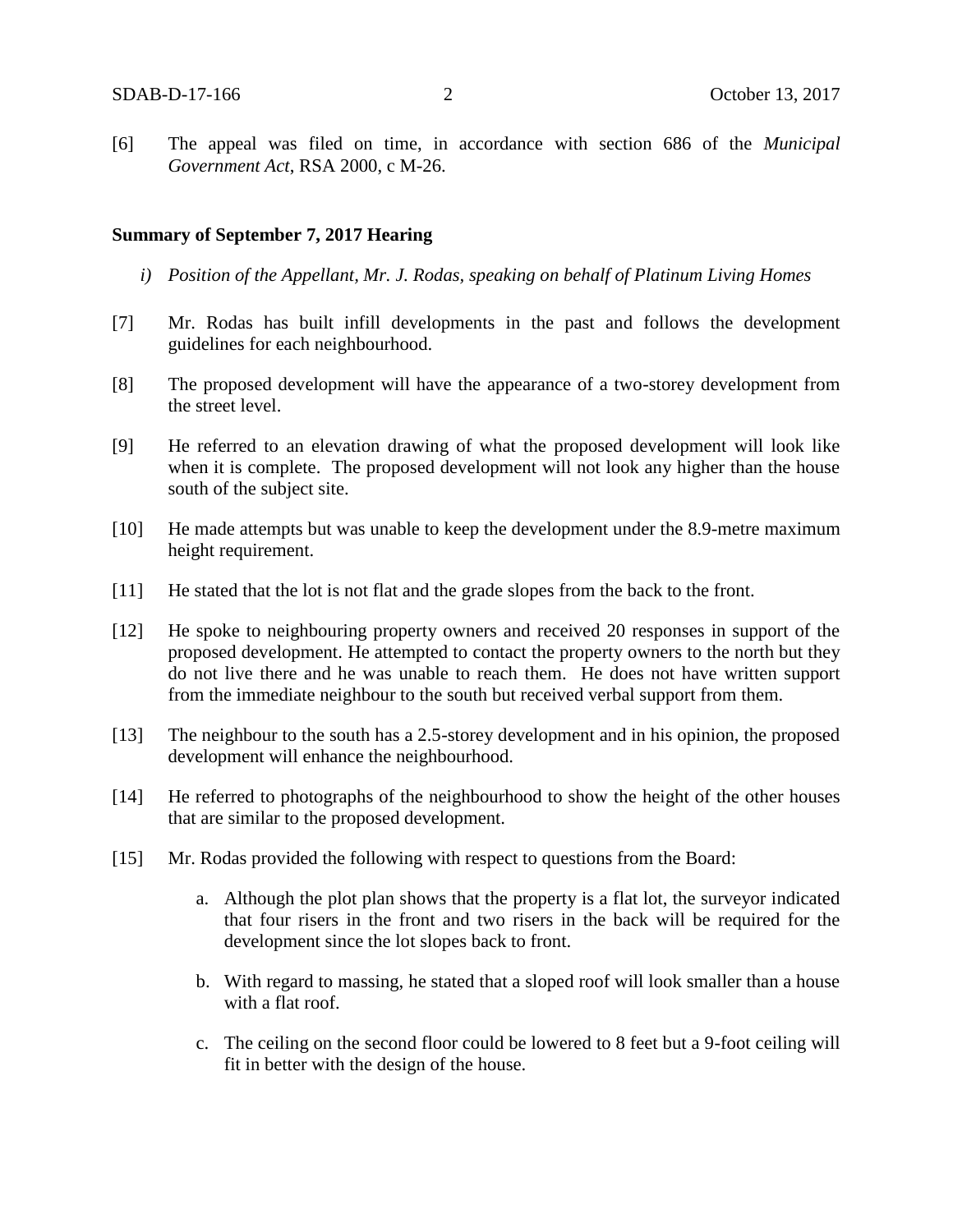## *ii) Position of the Development Officer, Ms. H. Vander Hoek*

- [16] Ms. Vander Hoek does not have the authority to vary height; therefore, the proposed development was refused. If there was no variance in height, she would have reviewed the plans further to determine if there were additional variances.
- [17] The proposed front setback meets the minimum front setback requirement of the Mature Neighbourhood Overlay.
- [18] She did not research whether or not the houses on the streetscape were granted variances, or if they were the same design or height as the proposed development. She indicated that some of the neighbouring developments have a third storey loft but no terrace.
- [19] In her opinion, the lot is level and there should be no concern with the grading.
- [20] The house north of the subject site is new and has an excess in the height.
- [21] In her opinion, a two-storey development is characteristic of the neighbourhood but a three-storey development is not.
- [22] In her opinion, community consultation was complete because approximately 50 percent of the houses and the condominium north of the subject site were contacted.
- [23] The houses on each side of the subject site are similar to the proposed development.

## *iii) Rebuttal of the Appellant, Mr. J. Rodas*

- [24] Mr. Rodas is agreeable to any conditions suggested by the Development Officer and imposed by the Board.
- [25] He attempted to speak to all the neighbouring property owners but he was unable to reach everyone.
- [26] He reiterated that the lot is not level even though it appears that it is.
- [27] The proposed development is a modern design and he would prefer not to use risers if possible as he would like a flat look.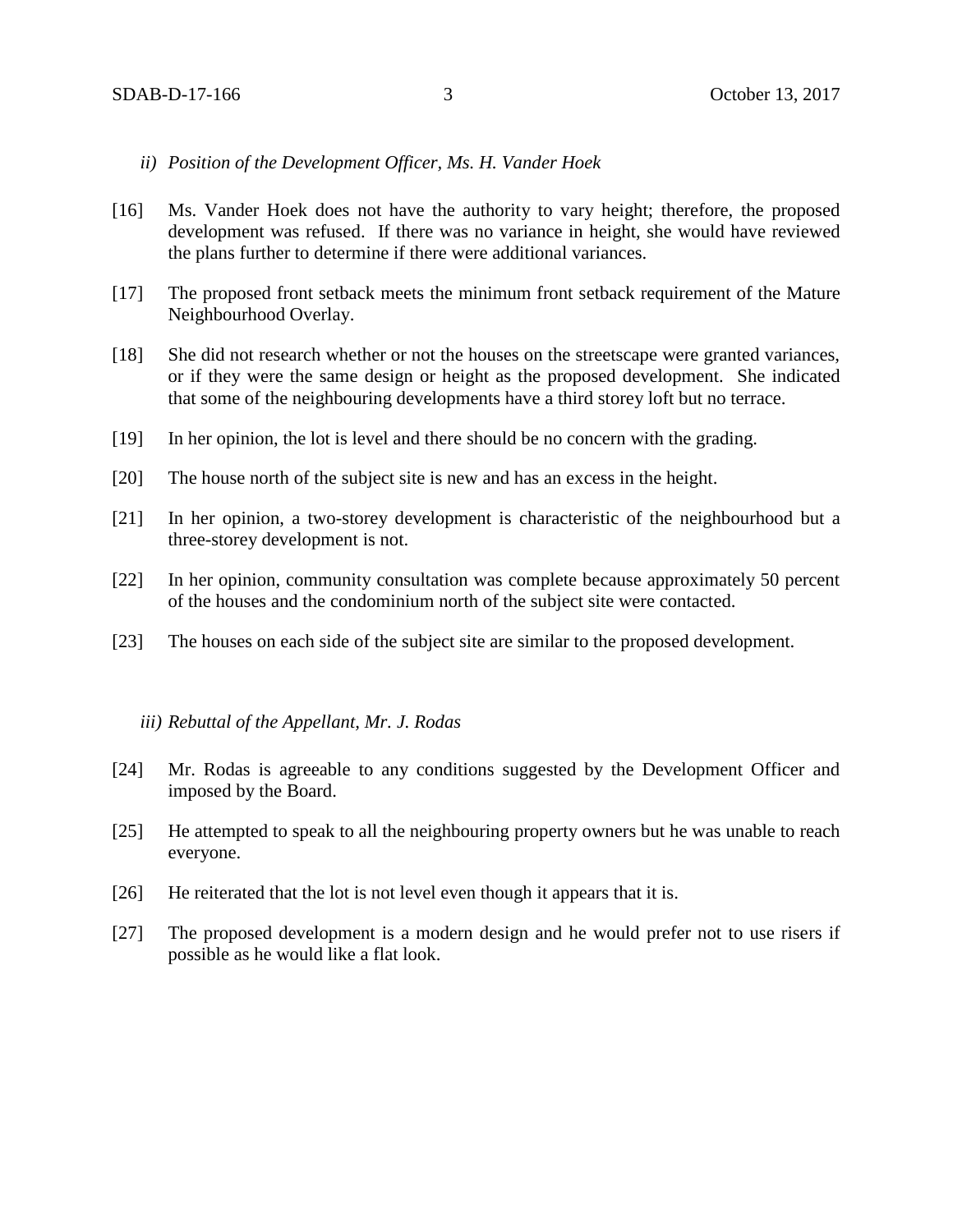## **Decision**

[28] The Subdivision and Development Appeal Board made and passed the following motion:

That SDAB-D-17-166 be TABLED to September 28, 2017, to allow the Appellant additional time to provide the following:

- 1. The Appellant must provide the Board the specific Height and Grade calculations of the Principal Building immediately north and south of the subject Site. This includes the peak Height and the floor Height.
- 2. The Appellant must provide photographs of the entire block face as well as photographs of the frontage of each Principal Building including the subject Site.
- 3. The Development Officer must provide information to how the Height calculation was made with specific regard to how the Grade average was calculated to confirm how the 9.2-metre Height was determined.
- 4. This information must be received by the SDAB office no later than September 21, 2017.

## **Preliminary Matters (September 28, 2017)**

[29] The Board made and passed the following motion:

"That SDAB-D-16-166 be raised from the table."

## **Summary of September 28, 2017 Hearing**

- *iv) Position of the Appellant, Mr. J. Rodas, speaking on behalf of Platinum Living Homes*
- [30] Mr. Rodas referenced his photographs to show the subject site, the adjacent homes, the block face, and the green space and parking lot immediately to the west.
- [31] He referenced the elevating drawings of the house to the north and indicated that it is two storeys with a midpoint height of 8.62 metres. He referenced the elevation drawings of the house to the south and indicated that it is 2.5 storeys with a midpoint of approximately 24 feet (7.32 metres).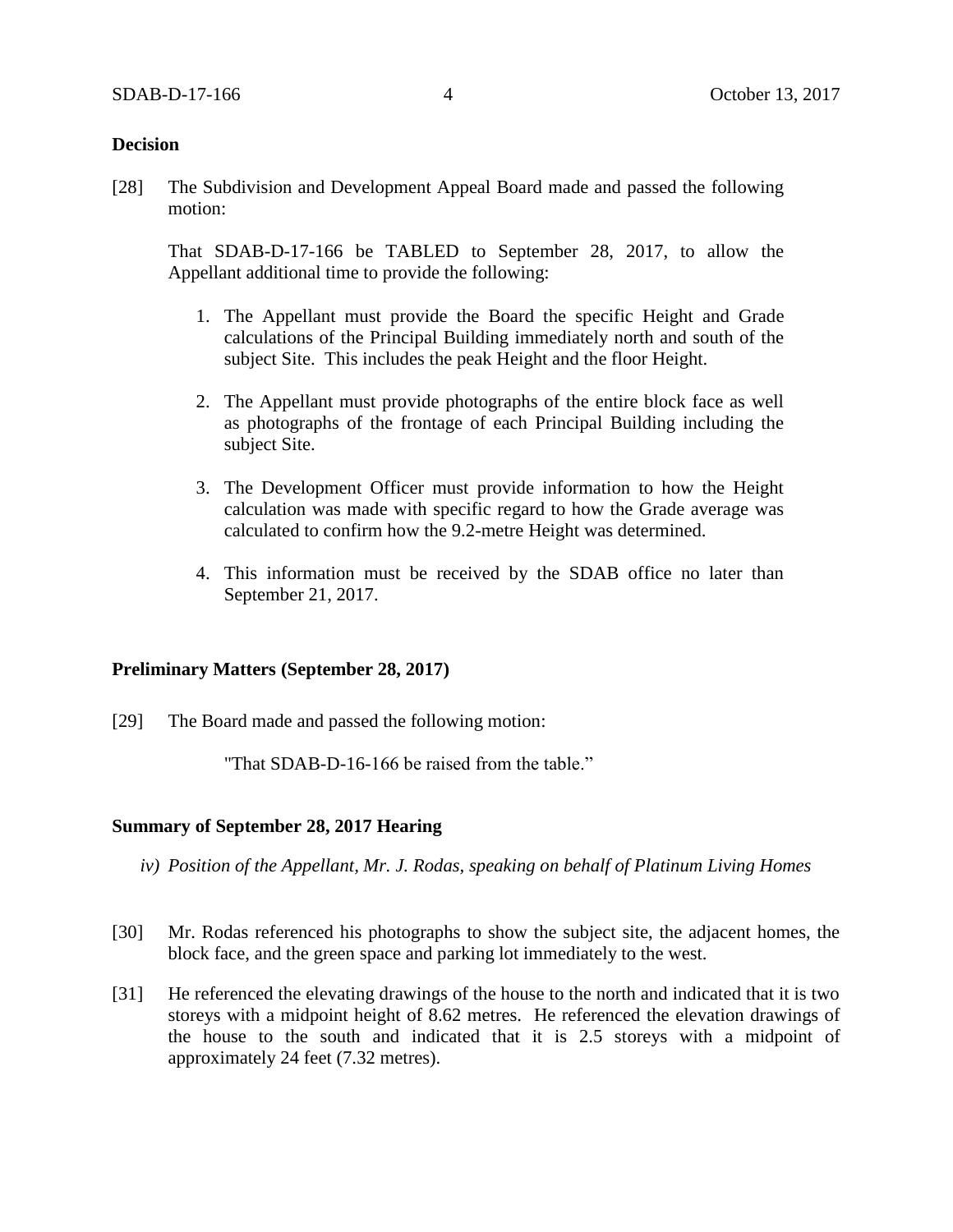- [32] He acknowledged that his proposed house is two to three feet higher than the abutting houses.
- [33] He referenced his lot grading plan and the abutting lot grading plans. In his opinion, his lot creates a hardship because of the difference between the abutting lots. He indicated that the lot to the south is 14 inches higher than his house and the lot to the north is four inches higher than his house. According to his surveyor, he has to build up the middle.
- [34] He reiterated that he had the full support of his neighbours and he feels his house matches with the neighbourhood.
- [35] In his opinion, pedestrians will not be able to tell the difference between the height of his house compared to the adjacent houses, especially with an apartment house down the road.
- [36] Mr. Rodas agreed that the two abutting houses are under the maximum 8.9-metre height requirement.
- [37] The Presiding Officer indicated that the 622.63 corner grade average shown on the lot grading plan should match the subject lot. The Presiding Officer clarified that the four corners Mr. Rodas referenced were not the four corners of the lot but the four corners of the finished grade of the houses. Mr. Rodas agreed that he misinterpreted the numbers on the grading plans.

## **Decision**

- [37] The appeal is **ALLOWED** and the decision of the Development Authority is **REVOKED**. The development is **GRANTED.**
- [38] In granting the development the following variance to the *Edmonton Zoning Bylaw* is allowed:
	- 1. The maximum allowable Height is 8.9 metres. The proposed Height is 9.2 metres and an excess of 0.3 metres is allowed. (Section 814.3(5)).

#### **Reasons for Decision**

[39] The proposed development, a Single Detached House, is a Permitted Use in the (RF3) Small Scale Infill Development Zone.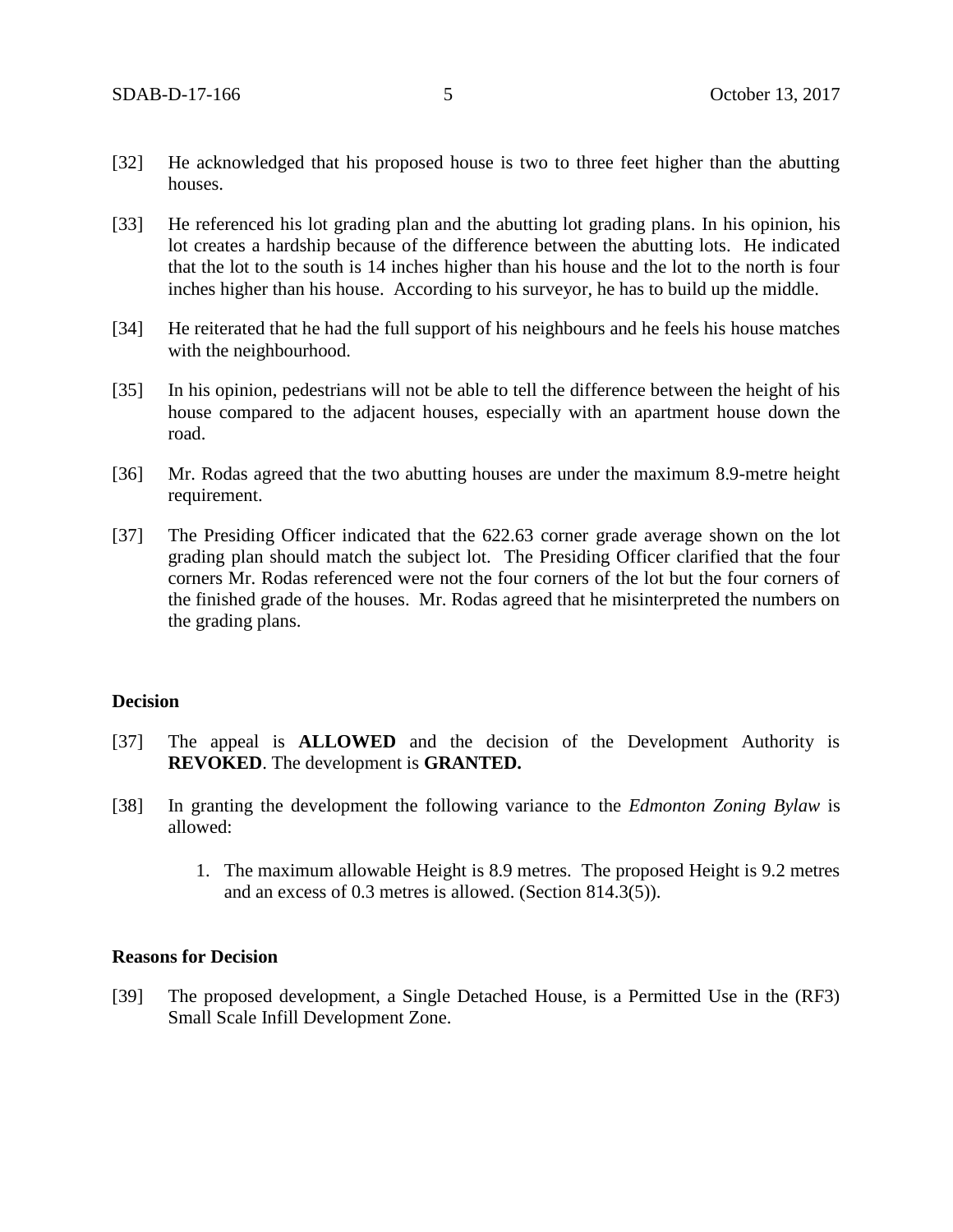- a. The Board accepts the calculation provided by the Development Authority as to the Height calculation of 9.2 metres.
- b. Upon review of the submissions of the Appellant, the Board notes that there is a two-storey House and a 2.5-storey House abutting the subject property.
- c. The Board when reviewing drawings notes that the over-Height portion is stepped back from the second storey front elevation, which minimizes the visual impact from the street. Based on photographic evidence, the Board was shown that there is a surface parking lot directly across the street to the west of the subject property and therefore has no impact on any residences to the west.
- d. The Board notes that based on photographic evidence, there is a three-storey walkup Apartment building four lots to the north that appears to be significantly over height compared to the Single Detached Houses along the block face.
- [41] The Board accepts the Development Authority's conclusions that per section 814.5 of the Mature Neighbourhood Overlay, the community consultation was substantial and the Board accepts that this requirement has been met. There was no opposition to the proposed development.
- [42] Within the community consultation, there is agreement from the most affected neighbours, that being to the north and south, who both support this development.
- [43] With respect to 5.2.4.e. of the Cloverdale Area Redevelopment Plan, the Board notes that these are development guidelines and not policies. The Board finds that it is within its authority to vary the guidelines if needed. The Front Setback for the proposed development is 4.5 metres on average and sets within the prescribed limitation in 5.2.4.e. The property to the north, based on a plot plan, has a Front Setback of 4.26 metres, which would fall within the same requirement in this guideline. The Board also notes that the guideline itself provides discretion to the Development Authority.
- [44] The Board upon review of photographic evidence notes both the north and south Houses have full two-storey front facades. Therefore, from the Board's perspective, it makes this proposed development characteristic with the abutting properties.
- [45] Further, the Board notes that the proposed development meets all of the Setback requirements and Site Coverage requirements of the *Edmonton Zoning Bylaw*.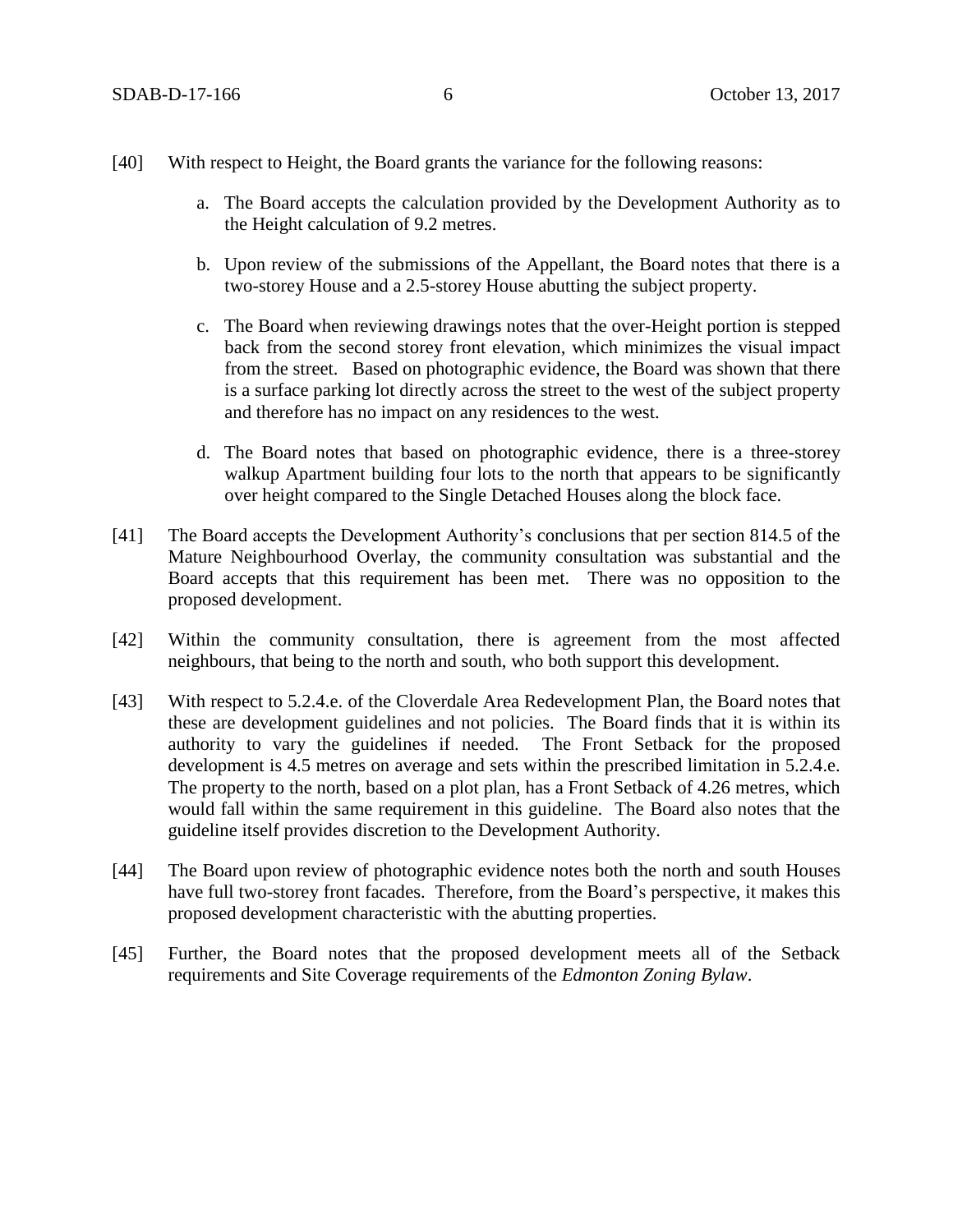[46] Based on the above, the Board finds that the proposed development will not unduly interfere with the amenities of the neighbourhood, nor materially interfere with or affect the use, enjoyment or value of neighbouring parcels of land.

> Mr. V. Laberge, Presiding Officer Subdivision and Development Appeal Board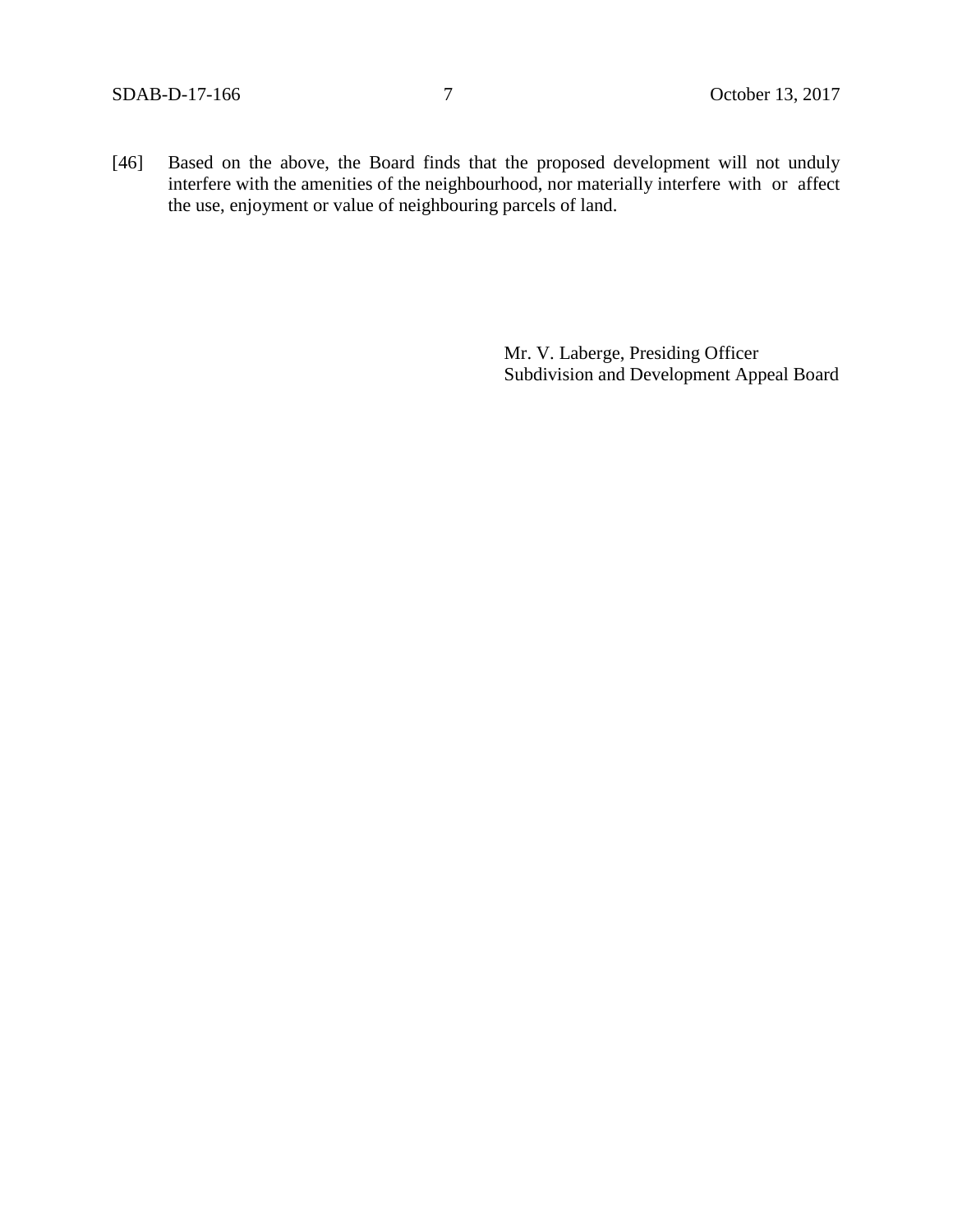## **Important Information for the Applicant/Appellant**

- 1. This is not a Building Permit. A Building Permit must be obtained separately from the Sustainable Development Department, located on the 2nd Floor, Edmonton Tower, 10111 – 104 Avenue NW, Edmonton, AB T5J 0J4.
- 2. Obtaining a Development Permit does not relieve you from complying with:
	- a) the requirements of the *Edmonton Zoning Bylaw*, insofar as those requirements have not been relaxed or varied by a decision of the Subdivision and Development Appeal Board,
	- b) the requirements of the *Alberta Safety Codes Act*,
	- c) the *Alberta Regulation 204/207 – Safety Codes Act – Permit Regulation*,
	- d) the requirements of any other appropriate federal, provincial or municipal legislation,
	- e) the conditions of any caveat, covenant, easement or other instrument affecting a building or land.
- 3. When an application for a Development Permit has been approved by the Subdivision and Development Appeal Board, it shall not be valid unless and until any conditions of approval, save those of a continuing nature, have been fulfilled.
- 4. A Development Permit will expire in accordance to the provisions of Section 22 of the *Edmonton Zoning Bylaw, Bylaw 12800*, as amended.
- 5. This decision may be appealed to the Alberta Court of Appeal on a question of law or jurisdiction under Section 688 of the *Municipal Government Act*, RSA 2000, c M-26. If the Subdivision and Development Appeal Board is served with notice of an application for leave to appeal its decision, such notice shall operate to suspend the Development Permit.
- 6. When a decision on a Development Permit application has been rendered by the Subdivision and Development Appeal Board, the enforcement of that decision is carried out by the Sustainable Development Department, located on the 2nd Floor, Edmonton Tower, 10111 – 104 Avenue NW, Edmonton, AB T5J 0J4.

*NOTE: The City of Edmonton does not conduct independent environmental checks of land within the City. If you are concerned about the stability of this property for any purpose, you should conduct your own tests and reviews. The City of Edmonton, when issuing a development permit, makes no representations and offers no warranties as to the suitability of the property for any purpose or as to the presence or absence of any environmental contaminants on the property.*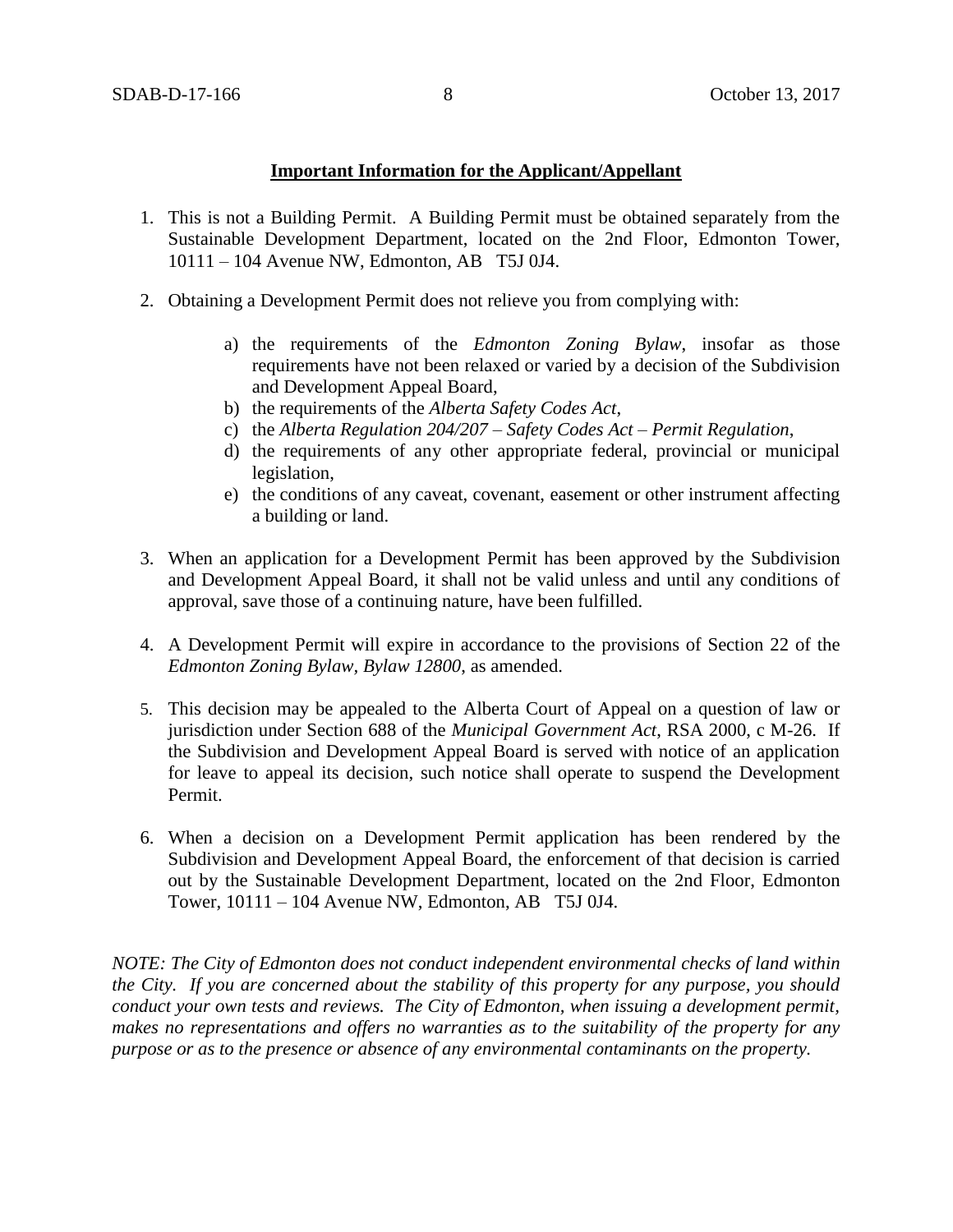

Date: October 13, 2017 Project Number: 124059029-003 File Number: SDAB-D-17-169

## **Notice of Decision**

[1] On September 7, 2017, the Subdivision and Development Appeal Board (the "Board") heard an appeal that was filed on **August 10, 2017**. The appeal concerned the decision of the Development Authority, issued on August 2, 2017, to refuse the following development:

## **Install a Freestanding Minor Digital On-premises Off-premises Sign (10.36 m x 3.05 m facing south).**

- [2] The subject property is on Plan 8520056 Lot 7, located at 7904 Gateway Boulevard NW, within the (CB2) General Business Zone. The Pedestrian Commercial Shopping Street Overlay and the Strathcona Area Redevelopment Plan apply to the subject property.
- [3] The following documents were received prior to the hearing and form part of the record:
	- A copy of the Development Permit application with attachments, proposed plans, and the refused Development Permit;
	- The Development Officer's written submission;
	- The Appellant's written submission; and
	- Additional documentation with photographs, a community consultation, a previous SDAB decision, and a previous Development Officer decision on a proposed development, submitted by the Appellant prior to the hearing.
- [4] The following exhibit was presented during the hearing and forms part of the record:
	- Exhibit A A community consultation document submitted by the Appellant.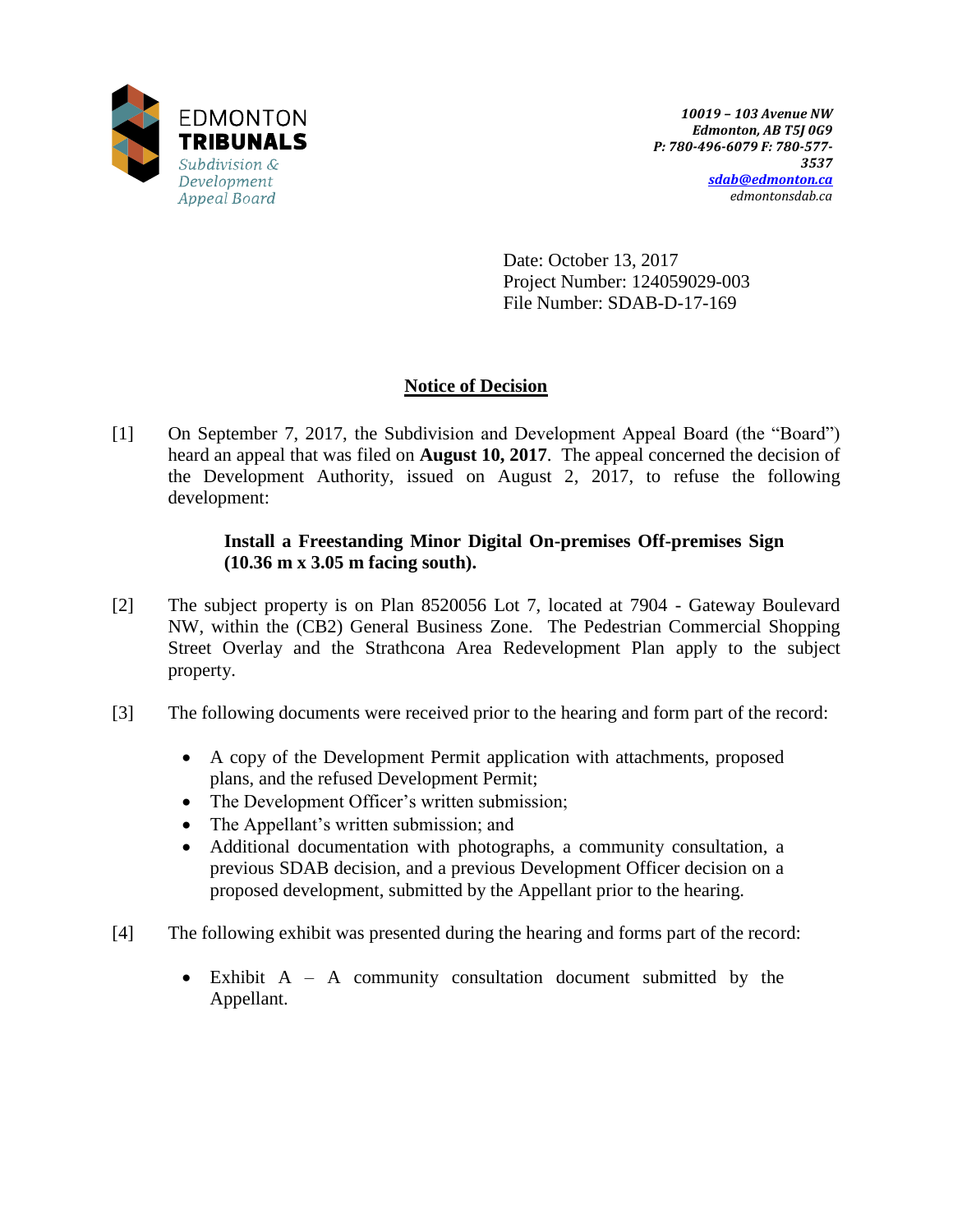## **Preliminary Matters**

[5] The Board made and passed the following motion:

"That SDAB-D-17-169 be raised from the table."

- [6] At the outset of the appeal hearing, the Presiding Officer confirmed with the parties in attendance that there was no opposition to the composition of the panel.
- [7] The Presiding Officer outlined how the hearing would be conducted, including the order of appearance of parties, and no opposition was noted.
- [8] The appeal was filed on time, in accordance with section 686 of the *Municipal Government Act*, RSA 2000, c M-26.

#### **Summary of Hearing**

- *i) Position of the Appellant, Mr. K. Grey, representing Astral Out Of Home, who was accompanied by Mr. R. Simpson, representing Old Strathcona Law Offices*
- [9] Mr. Grey is the Real Estate Manager for Astral Out of Home.
- [10] The subject sign is for the Old Strathcona Law Offices (tenant on the subject site) and they would like to renew the existing sign for five years.
- [11] The existing sign was approved on June 23, 2012 with no variances. In June 2017, an application to extend the duration of the sign was refused due to a change in the *Edmonton Zoning Bylaw*.
- [12] The Development Officer outlined in the refusal that the sign is within the Pedestrian Commercial Shopping Street Overlay (the "Pedestrian Overlay"), which came into effect in 2001.
- [13] They referred to photographs of the subject sign as it currently exists along Gateway Boulevard and the four lanes of northbound traffic to demonstrate that there is very little pedestrian traffic along Gateway Boulevard. There are approximately 27,000 vehicles travelling down this portion daily.
- [14] There have been no recent changes to this area that will have a significant impact on pedestrian traffic and the sign height.
- [15] There are several third party signs along Gateway Boulevard and another sign within 500 metres of the subject sign that is greater than 20 square metres.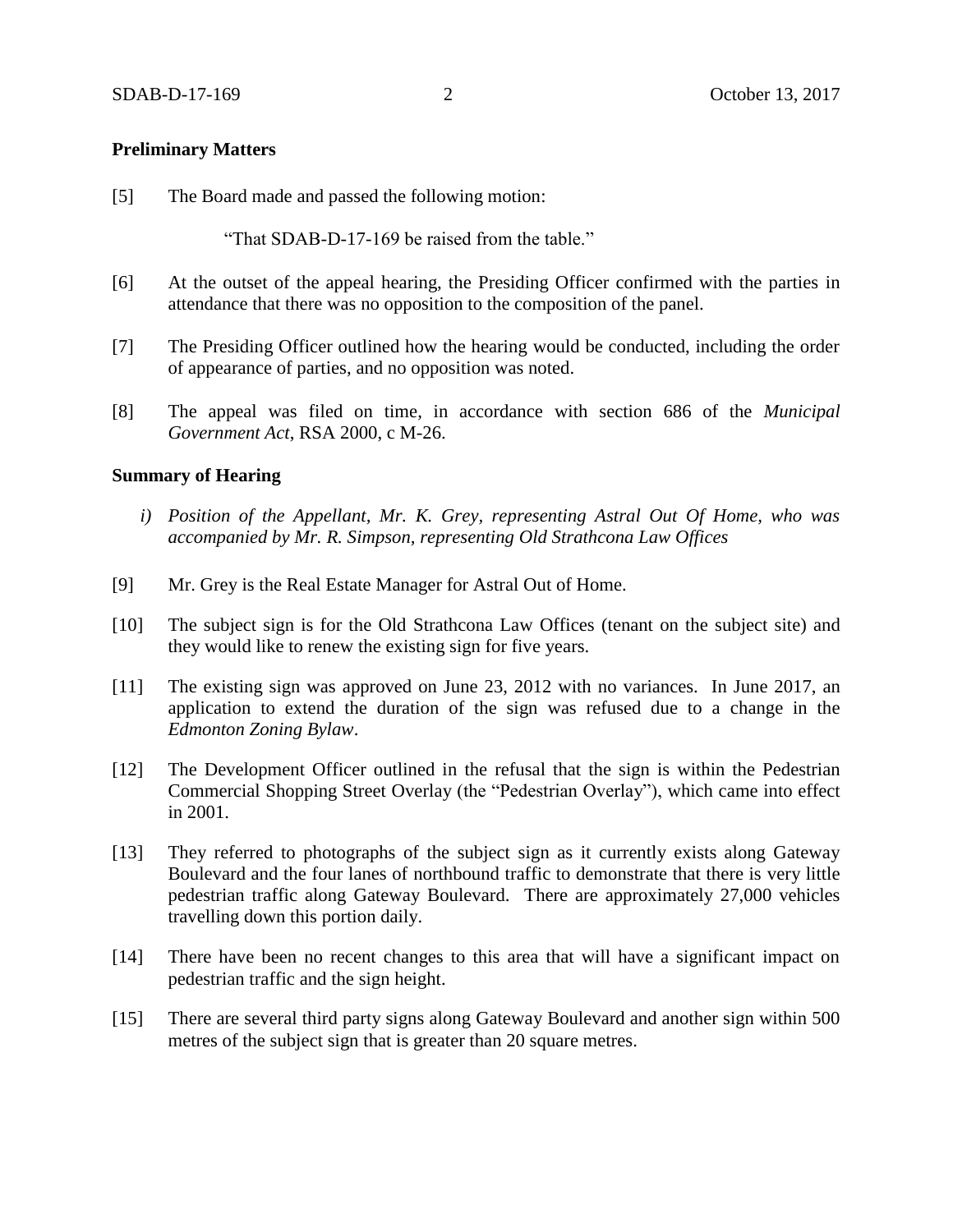- [16] They referenced two digital signs along Gateway Boulevard, one that is 319 metres from the subject site and one that is 84 metres from the subject site and they both exceed the maximum allowable height of 6.0 metres.
- [17] They referenced an aerial photograph to show the locations of other signs in the vicinity.
- [18] With regard to the photograph on page 8 of their submission, the height of the existing sign is consistent with all freestanding signs on adjacent properties. They spoke to a representative from McDonald's Restaurant who indicated they were concerned that if the sign height is reduced it might impact their customers view when leaving the drivethru lane.
- [19] With regard to the separation distance on page 9 of their submission, the Development Officer outlined that the existing sign does not meet the required 200-metre separation distance. The third party Pattison Outdoor Advertising sign was approved by the Board after the subject sign was approved in 2012. The subject sign met the separation distance at the time of the approval.
- [20] The Development Officer did not provide comments regarding the Pedestrian Overlay.
- [21] With regard to the setback variance, the 0.3-metre deficiency was due to a construction error. The decorative trim portion of the sign that is encroaching into the setback requirement could be removed to comply. However, this will have a negative impact on the aesthetics of the sign.
- [22] With regard to the community consultation requirement, they were not able to contact every property owner in the 60-metre notification radius, but the documentation that was delivered outlined the variances required and stated that the proposed development was for a renewal of the subject sign. They referred to the map in their submission showing the properties that were contacted during community consultation and the feedback from those property owners. The Strathcona Community League provided a letter in support of the proposed development. The community consultation outline form was marked *Exhibit A*.
- [23] In their opinion, this area caters more to vehicular traffic than pedestrians and reducing the sign height will not offer any positive benefits to pedestrians.
- [24] Mr. Grey and Mr. Simpson provided the following with respect to questions from the Board:
	- a. They could not confirm if Signs "B", "C", and "D" from the aerial map are within the Pedestrian Overlay. They clarified that those signs were referenced to show that there is consistency in the neighbourhood.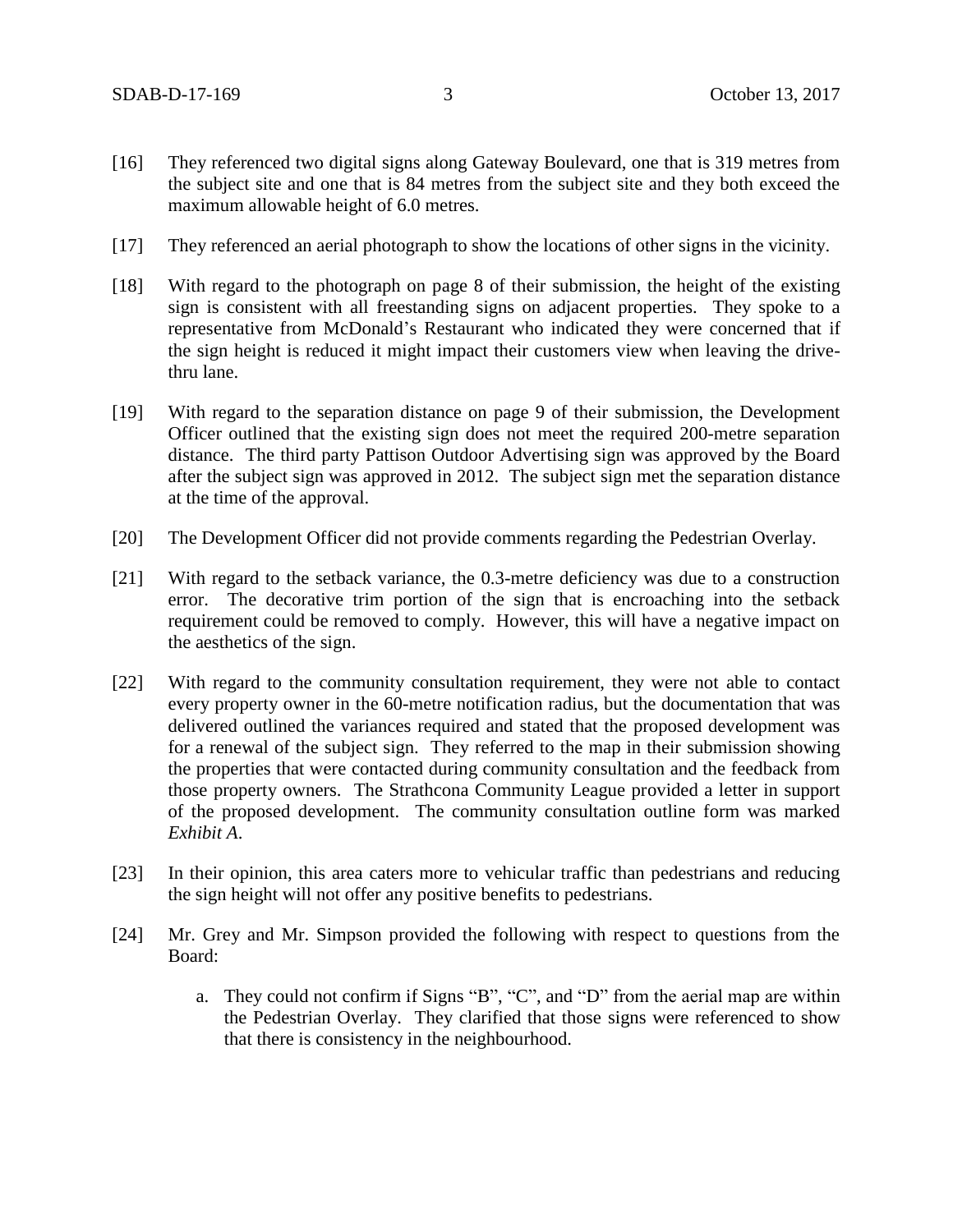- b. Mr. Grey indicated that he was not part of the original development permit application and could not confirm if the original Applicant was aware of the Pedestrian Overlay.
- c. There have been no complaints during the five years the sign has existed. The five year extension will allow for any changes in the future, such as lanes being reduced, and more sidewalks added, that could be impacted by the sign.
- d. City of Edmonton *Planning Coordination* does not have an objection to the existing sign.
- e. There is a small parking area with two ramps north of the subject site and a parking lot east of Gateway Boulevard with two ramps.
- f. They confirmed that there is limited development on the east side of Gateway Boulevard. It was confirmed that the Pattison Outdoor Avertising sign falls within the Pedestrian Overlay. There are no sidewalks on the east side of Gateway Boulevard.
- *ii) Position of the Development Authority:*
- [25] The Development Authority provided a written submission and did not attend the hearing.

## **Decision**

- [26] The appeal is **ALLOWED** and the decision of the Development Authority is **REVOKED**. The development is **GRANTED** as applied for to the Development Authority, subject to the following **CONDITIONS**:
	- 1. The Freestanding Minor Digital On-premises Off-premises Sign permit is be approved for a period of up to five years.
	- 2. The proposed Freestanding Minor Digital On-premises Off-premises Sign shall comply in accordance to the approved plans submitted.
	- 3. Minor Digital On-premises Off-premises Signs shall use automatic light level controls to adjust light levels at night, under cloudy and other darkened conditions to reduce light pollution, in accordance with the following: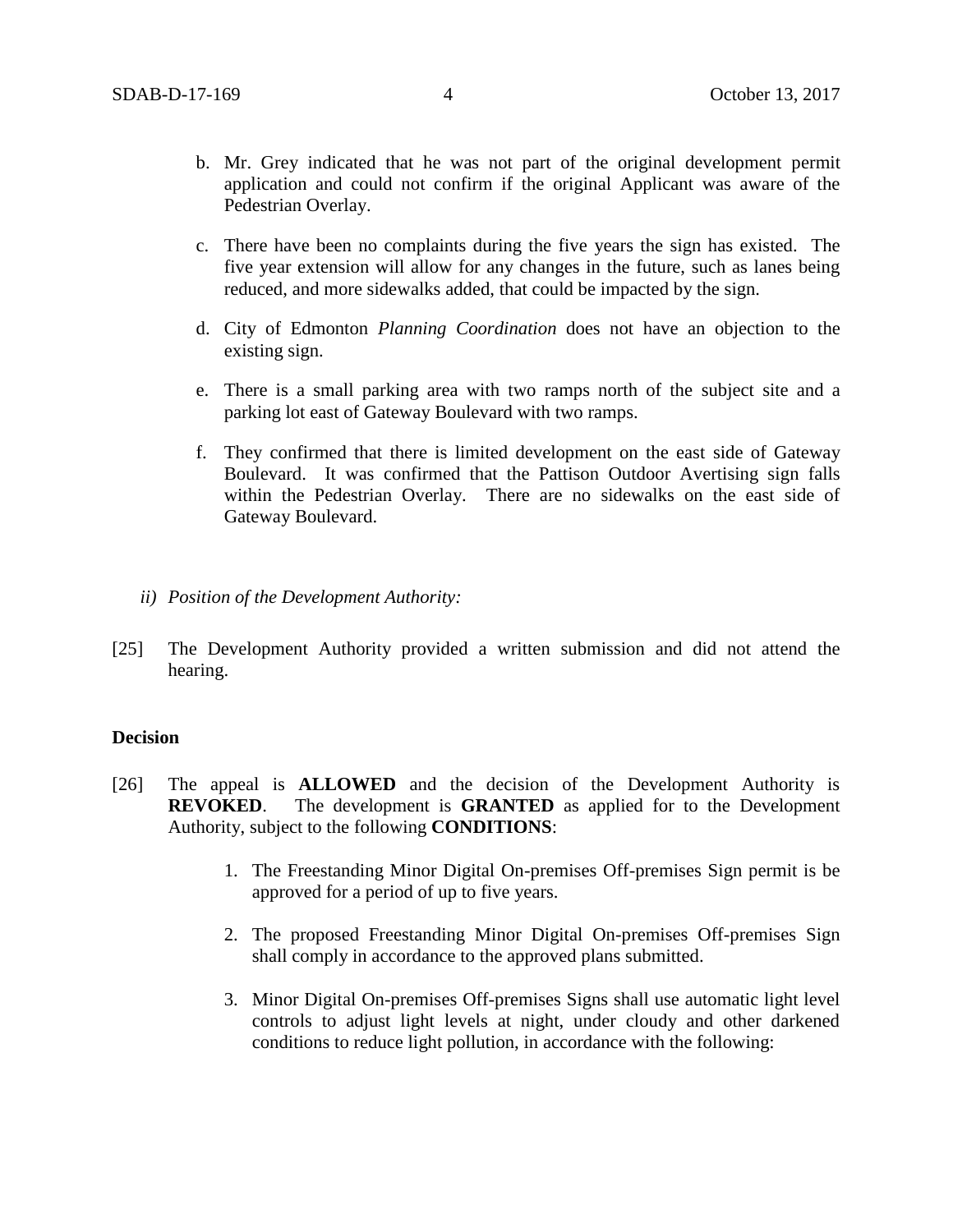- a) Ambient light monitors shall automatically adjust the brightness level of the Copy Area based on ambient light conditions. Brightness levels shall not exceed 0.3 footcandles above ambient light conditions when measured from the Sign face at its maximum brightness, between sunset and sunrise, at those times determined by the Sunrise / Sunset calculator from the National Research Council of Canada; (Reference Section  $59.2(5)(a)$ ).
- b) Brightness level of the Sign shall not exceed 400 nits when measured from the sign face at its maximum brightness, between sunset and sunrise, at those times determined by the Sunrise/Sunset calculator from the national research Council of Canada (Reference Section  $59.2(5)(b)$ ).
- 4. The proposed Freestanding Minor Digital On-premises Off-Premises Sign shall comply with the following conditions in consultation with the Transportation Planning, in accordance to Section 59.2(11):
	- a) That, should at any time, Transportation Planning and Engineering determine that the sign face contributes to safety concerns, the owner/applicant must immediately address the safety concerns identified by removing the sign, de-energizing the sign, changing the message conveyed on the sign, and or address the concern in another manner acceptable to Transportation Planning and Engineering.
	- b) That the owner/applicant must provide a written statement of the actions taken to mitigate concerns identified by Transportation Planning and Engineering within 30 days of the notification of the safety concern. Failure to provide corrective action will result in the requirement to immediately remove or de-energize the sign.
	- c) The proposed sign shall be constructed entirely within private property. No portion of the sign shall encroach over/into road right-ofway.

#### ADVISEMENT:

1. Should the Applicant wish to display video or any form of moving images on the sign, a new Development Application for a major digital sign will be required. At that time, Transportation Services will require a safety review of the sign prior to responding to the application.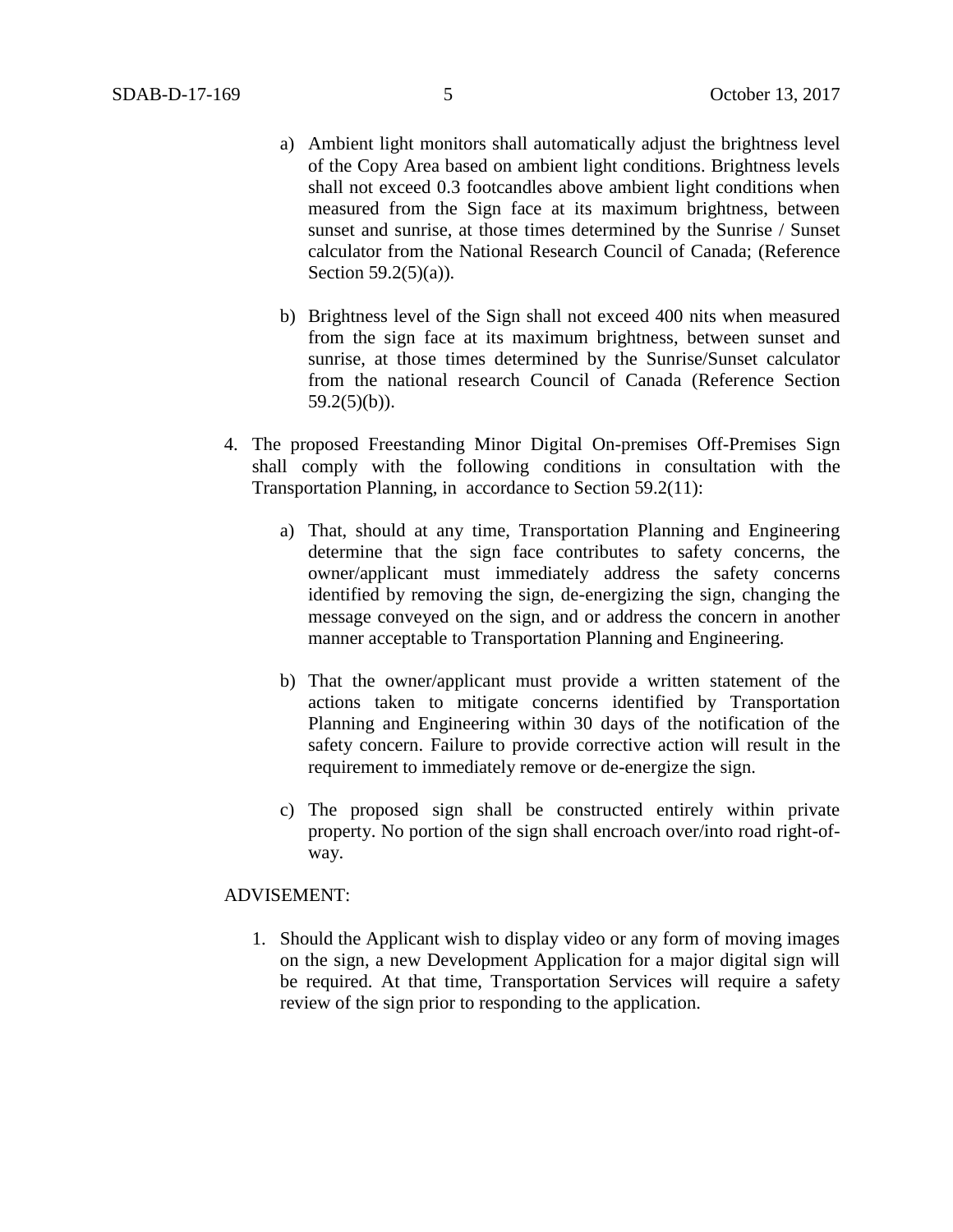- [27] In granting the development the following variances to the *Edmonton Zoning Bylaw* are allowed:
	- 1. The maximum allowable Height is 6.0 metres. The proposed Height is 8.0 metres and an excess of 2.0 metres is allowed. (Section 819.3(13)(a)).
	- 2. The maximum allowable Sign Area is 20 square metres. The proposed Sign Area is 31.60 square metres and an excess of 11.60 square metres is allowed. (Schedule  $59E.3(5)(c)(ii)$ ).
	- 3. The minimum required separation distance from Digital Signs greater than 8.0 square metres or other Off-premises Sign is 200 metres. The proposed separation distance is 84 metres and a deficiency of 116 metres is allowed. (Schedule  $59E.3(5)(d)$ ).
	- 4. The minimum required Setback is 4.5 metres. The proposed Setback is 4.2 metres and a deficiency of 0.30 metres is allowed.

#### **Reasons for Decision**

- [28] The proposed development, a Freestanding Minor Digital On-premises Off-premises Sign is a Discretionary Use in the (CB2) General Business Zone.
- [29] Based on the photographic evidence, the Board finds that there is a variety of Digital and Billboard Signs and of various sizes along both sides of Gateway Boulevard. Therefore, the Board finds that the existing Sign is reasonably compatible in the (CB2) General Business Zone of this area.
- [30] The Board grants the variances to the proposed development for the following reasons:
	- 1. The existing Sign has been in this location for five years with no known complaints or concerns.
	- 2. With regard to Community Consultation, the Board accepts the documentation provided by the Appellant and the Board finds that the Community Consultation requirement was met.
	- 3. The vision of the Pedestrian Commercial Shopping Street Overlay (the "Pedestrian Overlay") is to make the area more pedestrian oriented than vehicular focused. There are many factors that make it difficult to reach the proposed goals of the Pedestrian Overlay. Some include many traffic entrances and exits, large existing parking facilities adjacent to Gateway Boulevard, and four lanes of traffic that have approximately 27,000 vehicles travelling during the day. The current sidewalk on the west side of Gateway Boulevard abuts the four lanes of traffic that is not conducive to a pedestrian-friendly walkway.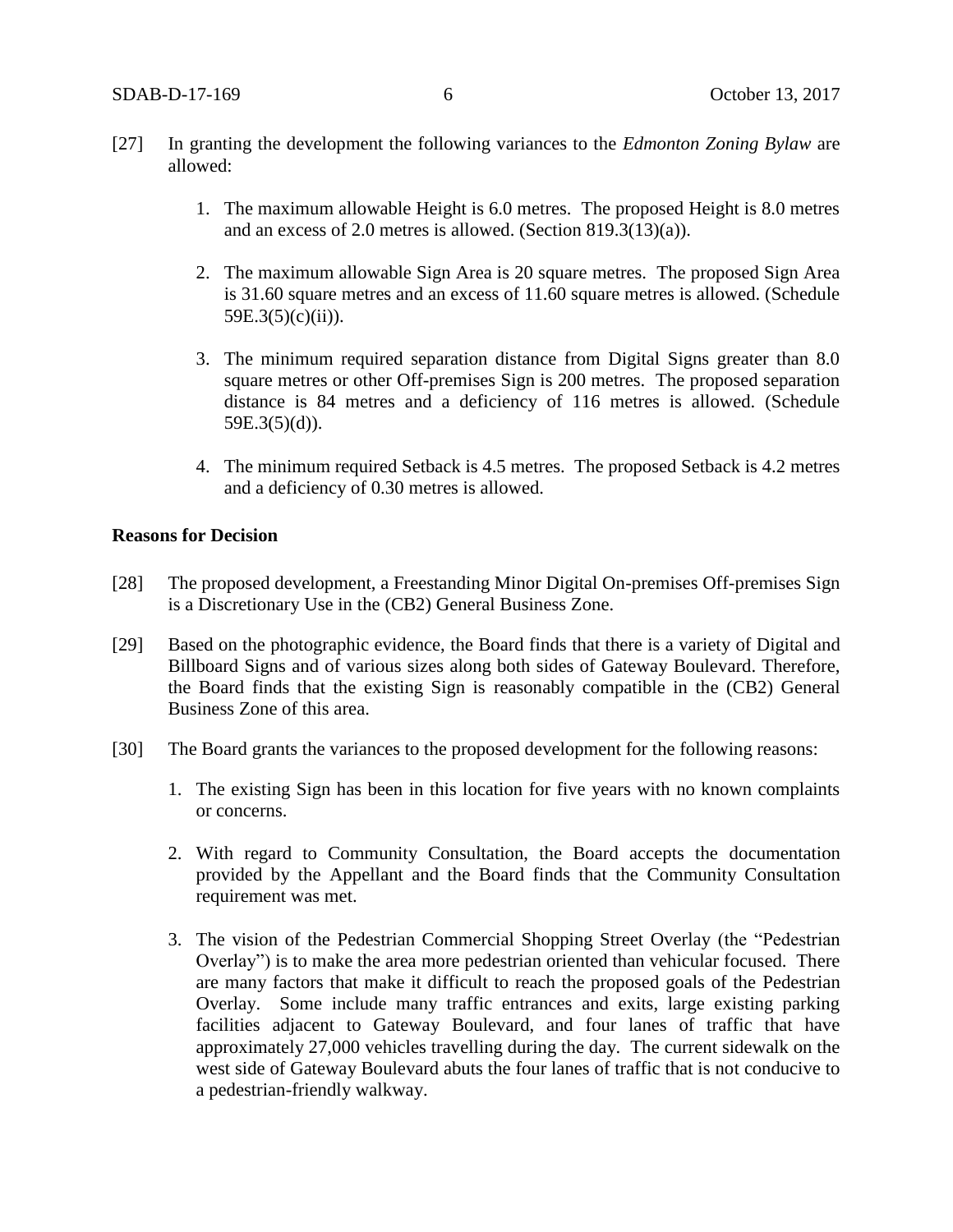- 4. The Board is concerned that they did not receive any input from Transportation Services. However, with the conditions imposed by the Board, if issues or concerns are brought forward, the City can respond and make changes as required.
- 5. The approval for a period of five years provides an opportunity for all parties to review the subject Sign at that time. If more components make the Pedestrian Overlay more conducive to the goals, there would be an opportunity to make changes to the proposed development at that time.
- 6. With regard to the separation distance requirement, a previous Board decision granted this specific location notwithstanding that the Pedestrian Overlay was not part of the review of that application.
- [31] The Board notes that no letters were received in opposition to the proposed development and no one appeared in opposition at the hearing.
- [32] The Board further notes that there is support from a neigbouring property owner and the Strathcona Community League.
- [33] Based on the above, the Board finds that the proposed development will not unduly interfere with the amenities of the neighbourhood, nor materially interfere with or affect the use, enjoyment or value of neighbouring parcels of land.

Mr. V. Laberge, Presiding Officer Subdivision and Development Appeal Board